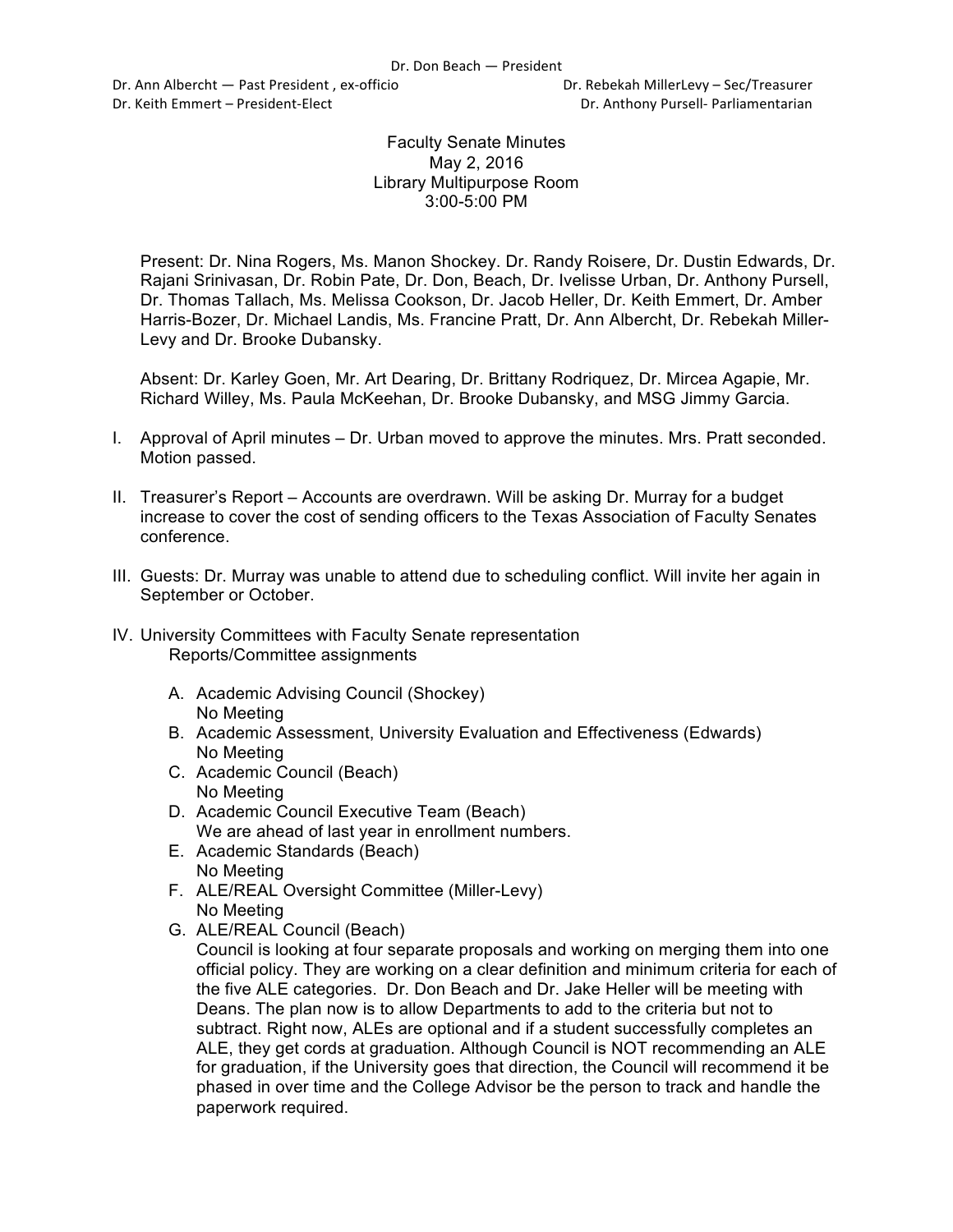Dr. Ann Albercht — Past President, ex-officio **Britannia Communist Communist Communist** Dr. Rebekah MillerLevy – Sec/Treasurer

Dr. Keith Emmert – President-Elect **Dr. Anthony Pursell- Parliamentarian** 

- H. Budget Advisory Council (Rogers) No meeting
- I. Campus Carry Council (Emmert) No meeting
- J. Campus Ethics, Compliance, and Enterprise Risk Management (Winton) No Meeting
- K. CII Advisory Council (Heller) No Meeting
- L. Commencement and Convocation (Pursell) No meeting
- M. Developmental Education Advisory Council (McKeehan) No Report
- N. Digital Media Advisory Committee (Shockey) No Meeting
- O. Educator Preparation Council (Tallach) No Meeting
- P. Emergency Management Council (Emmert) The search for a director is completed but no name has been released. There is a variety of emergency training available. Council is working on clarifying Emergency Management in each building.
- Q. Employee Benefits (Edwards) No Meeting
- R. Environmental Advisory Committee (Shockey) No Meeting
- S. Faculty Development Committee (Miller-Levy) The rise in applications for Faculty Development Grants has exceeded the budget to the point that the current system of funding grants is not providing meaningful financial help. Several options for restructuring are being evaluated in addition to a request to increase the budget.
- T. Faculty Handbook (Albrecht) No Meeting
- U. Hybrid/Online Course (Harris-Bozer) No meeting
- V. International Education Advisory Committee (Heller) Discussion of student scholarships and awards. Committee voted to approve student dollar amounts for summer travel.
- W. Library Committee (Emmert) No Meeting
- X. Parking Committee (Albrecht) No meeting
- Y. SEMEC (Beach) No Meeting
- Z. University Calendar Committee (Pursell) No Meeting
- AA.University Curriculum Committee (Miller-Levy) No Meeting
- BB.University Discipline Appeals (Miller-Levy) No Meeting
- CC. University Diversity, Access, Equity, & Disability Service Committee (Pratt) No Meeting
- DD. University Planning Council (Albrecht)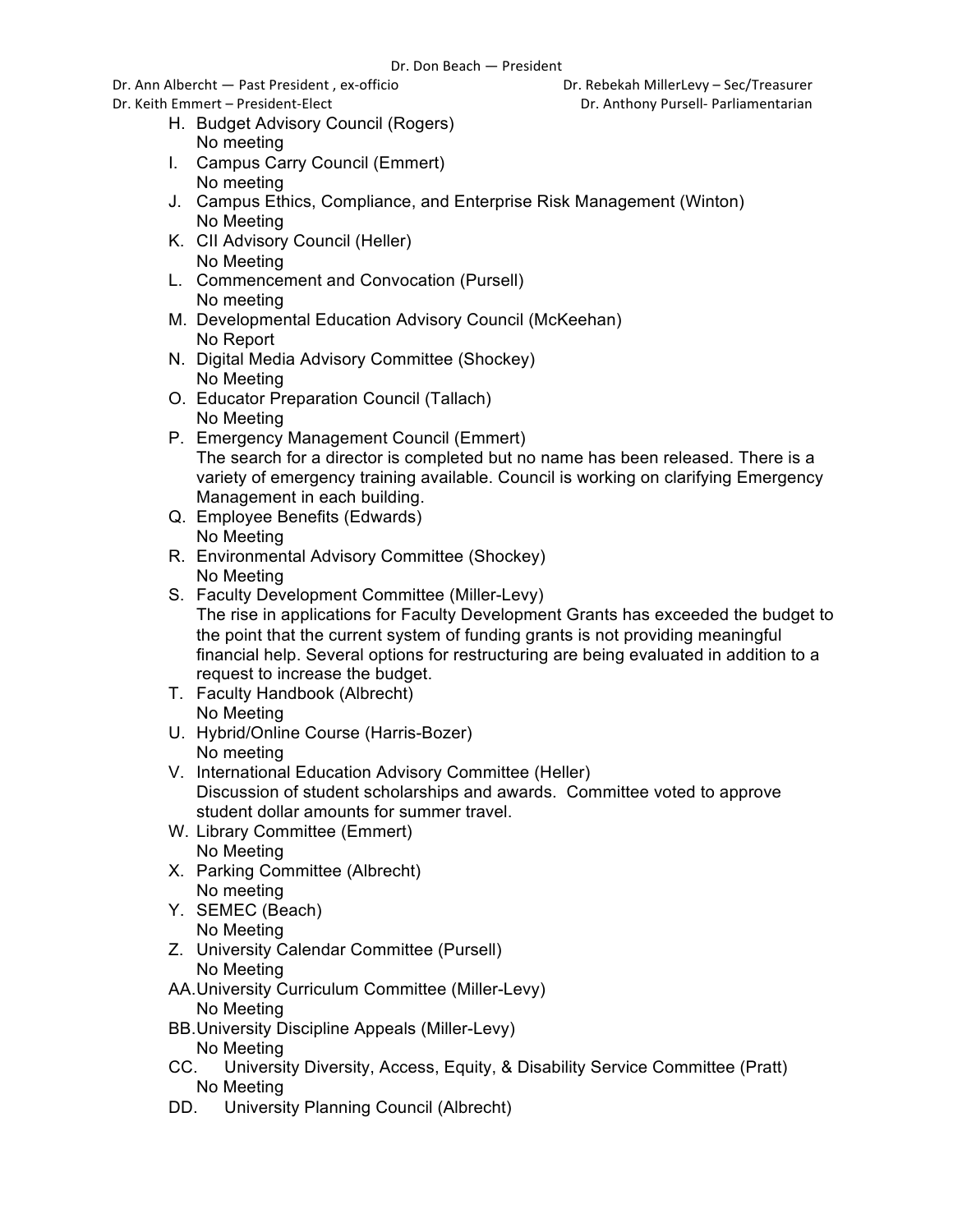Dr. Ann Albercht — Past President, ex-officio **Britannia Communist Communist Communist** Dr. Rebekah MillerLevy – Sec/Treasurer

Dr. Keith Emmert – President-Elect **Dr. Anthony Pursell- Parliamentarian** 

No Meeting

EE.University Research Committee (Heller)

Committee reviewed all 25 proposals and decided how to appropriate the funds. The funds budgeted are not sufficient to fund all proposals in a meaningful way so process of funding is under review.

FF.UPMC (Albrecht)

Met the new project manager. The Committee continues to struggle with multiple projects and not enough funds to go around.

- V. Old Business
	- A. Day of Service Administration feels the first Day of Service was a rousing success. Faculty Senate would like feedback from departments. Senators will collect feedback from departments and forward to Dr. Keith Emmert.
	- B. Student Evaluation of Teaching Taskforce (updated after September meeting to reflect all representatives)
		- (1) COBA Dr. H. Kevin Fulk
		- (2) HS2 Dr. Beck Munsey
		- (3) COLFA Dr. Anthony Pursell
		- (4) COE Dr. Don Beach
		- (5) COST Dr. Keith Emmert
		- (6) COAES Manon Shockey
- VI. New Business
	- A. Faculty Senator Elections
		- i. President Elect Anthony Pursell. Ms. Pratt moved. Dr. Harris-Bozer seconded. Nomination passed.
		- ii. Secretary/Treasurer Ms. Manon Shockey. Dr. Roisere moved. Dr. Pursell seconded. Nomination passed.
	- B. ALE Resolution

"The Faculty at Tarleton State University value the educational opportunity provided by an ALE (Applied Learning Experience) and support offering students the opportunity to participate in an ALE if they so desire. We do not support the addition of an ALE as a graduation requirement."

Ms. Shockey moved to approve the resolution. Dr. Srinivasan seconded. Motion passed.

C. Civility Resolution

"Recent overtures concerning the incorporation of civility (one of the university's seven core values) into the assessment criteria for faculty evaluation (and by extension, tenure and promotion) have prompted the Faculty Senate, as a duly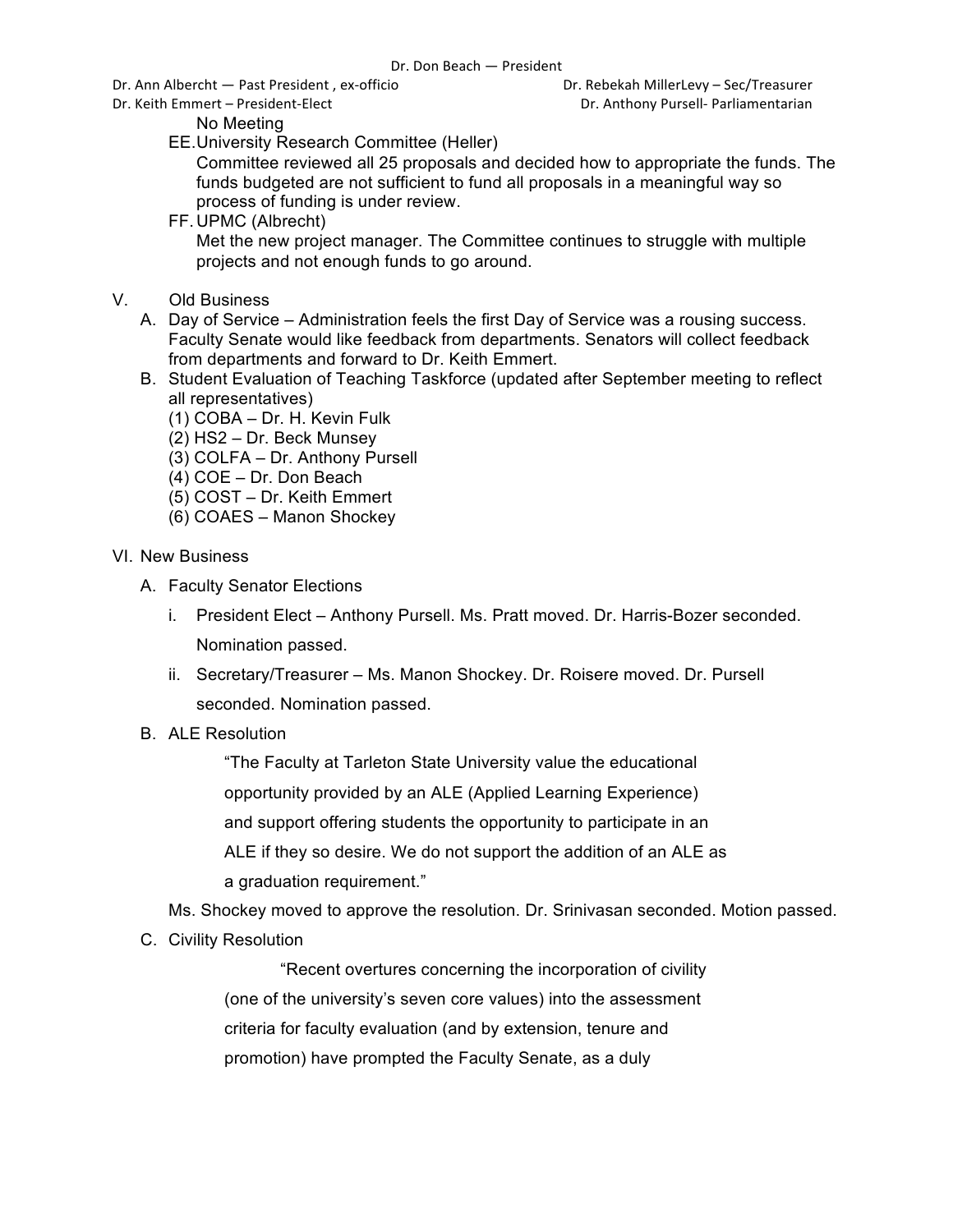Dr. Ann Albercht — Past President, ex-officio **Dr. Rebekah MillerLevy** – Sec/Treasurer Dr. Keith Emmert – President-Elect **Dr. Anthony Pursell- Parliamentarian** authorized representative body for the Tarleton faculty, to act

affirmatively in acceptance of this resolution.

Whereas, a university's focus and dedication should remain resolutely aligned with "universal" objective data and the scientific method and do as much as within its power to reduce conclusions (including conclusions regarding faculty evaluations) predicated on revealed, subjective, and affective knowledge, and; Whereas sufficient mechanisms already exist within the framework of the existing faculty evaluation categories of "professionalism" and "collegiality" to address faculty behavior and speech (i. e. the use of racial epithets, homophobic slurs, and degrading terms for women, inter alia) that transgresses a "bright line" of professional academic conduct, and;

Whereas while it is reasonable to expect faculty to uphold the university's core values, in the current academic climate, the inclusion of an additional and specified "eye of the beholder" evaluative line item in the form of "civility" could be seen, at a fundamental level, as an intrusion into a faculty member's personal and/or academic freedom—a disincentive for faculty to divert (in the form of experimental or controversial speech or action, inside the classroom or out, for example) from some arbitrarily monitored standard of acceptability. Additionally, in the matter of professional growth, evaluations of civility could exacerbate faculty suspicions that potential caprice, personal animus or political expediency in the evaluation process could impede their professional ascendancies.

Be it resolved, therefore, that faculty evaluations currently include a sufficient expectation for faculty to uphold civility as an attribute of academic professionalism. An additional category specifically designed to monitor faculty civility—in addition to being staggeringly subjective, burdensome and superfluous— would not serve the overall objective of the evaluation of faculty performance. The Faculty Senate does not support the continued development or eventual implementation of such an evaluation."